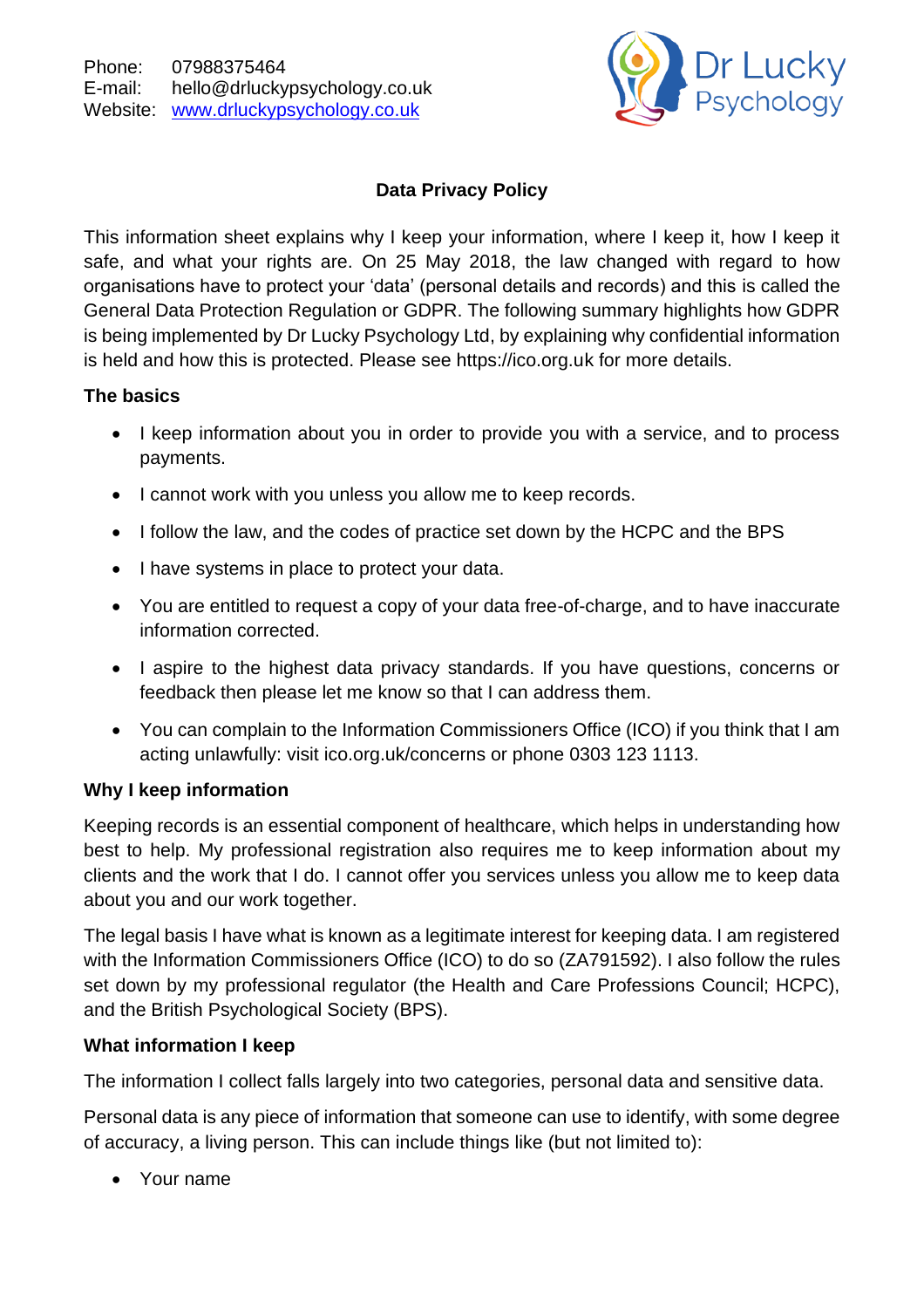

- Address
- Phone number
- Email
- Also, anything that can affirm your physical presence somewhere (e.g. appointment times, CCTV footage)

Sensitive data is a specific set of "special categories" that must be treated with extra security. This includes things like (but not limited to):

- Racial or ethnic origin
- Gender
- Social history
- Consultation notes from our meetings and sessions
- Assessments and outcome measures

#### **How long I keep data**

Mental health records are subject to special legislation (www.gov.uk/government/publications/records-management-code-of-practice-for-healthand-social-care). Adult records are kept for 8 years after the last contact with the service Child records are kept for 8 years after the child's  $18<sup>th</sup>$  birthday.

This benchmark will be applied to all clinical records made in the process of engagement with Dr Lucky Psychology Ltd.

### **What I do with the information**

I use the data I collect for three reasons:

- (1) to provide you with services,
- (2) for billing and processing payments,
- (3) to help prevent serious harm.

### **Where I keep data**

Primarily I store all data on WriteUpp which is a practice management software I subscribe to. WriteUpp is owned and operated by Pathway Software (UK) ltd and contracted to individuals for secure storage. WriteUpp is a secure cloud-based software which I use to store all personal and sensitive data I collect on you.

Alongside this I may also store data:

- In my file storage cloud: Google Drive
- On my laptop